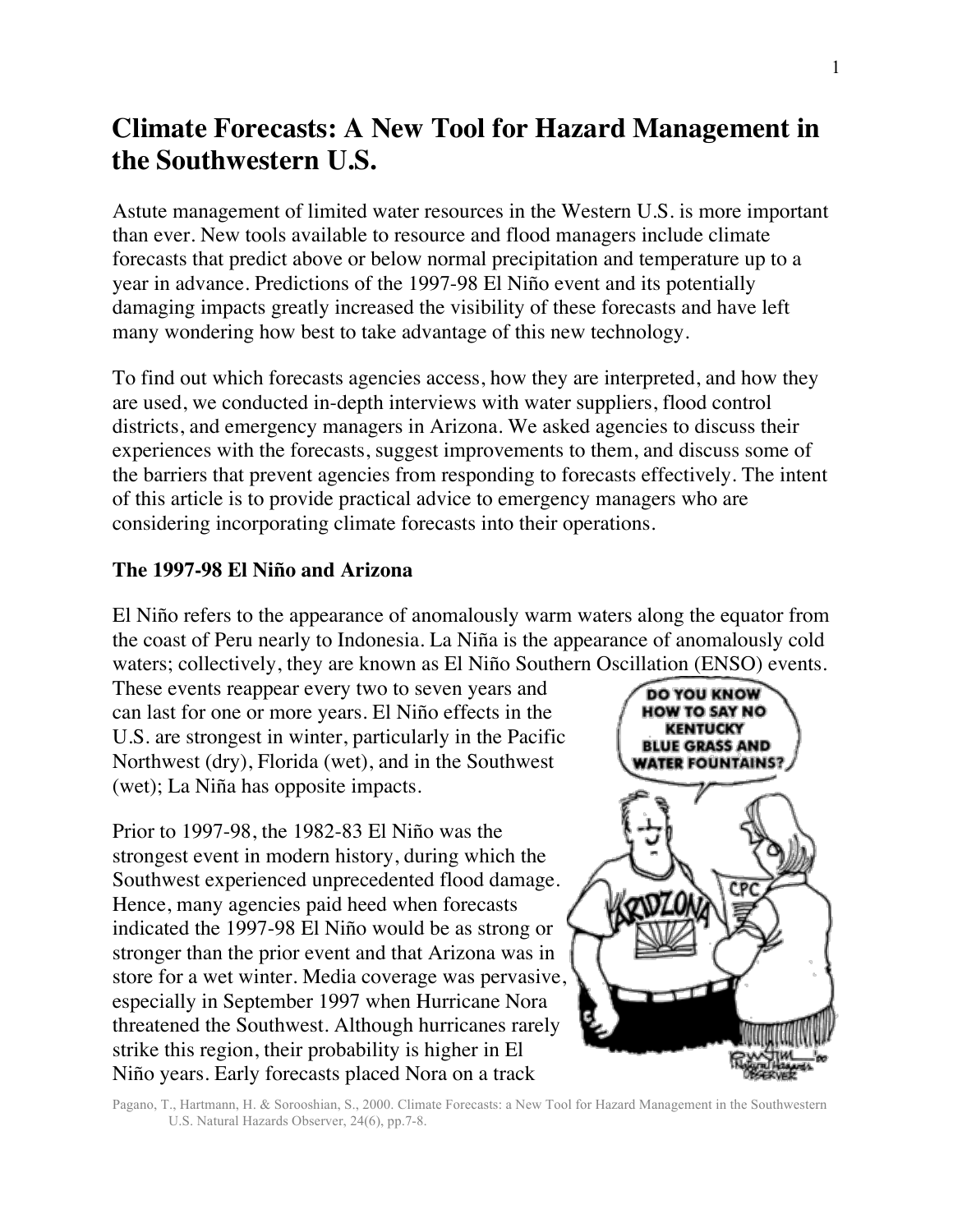toward the metropolitan centers of Arizona--Phoenix and Tucson-- although the observed track was over a hundred miles to the west. While little rain fell in urban regions, 24-hour rainfall records (approximately one foot) were broken west of Phoenix, two towns were flooded, and crop losses reached \$300 million. As predicted, the 1997-98 winter was wetter than normal, although ultimately only Hurricane Nora produced floods. Winter precipitation was steady and produced elevated streamflows during winter and spring 1998, without significant flooding.

## **Arizona's Response**

Several unprecedented water management actions were taken in Arizona in anticipation of El Niño. The major water supplier for Phoenix, the Salt River Project (SRP), released 41,000 acre-feet of water from Verde River reservoirs in anticipation of elevated streamflow. This water replaced pumped groundwater and the resulting reservoir storage space reduced downstream flood risks. SRP faced losses of \$5-\$6 million if the forecasts were wrong. In addition, various emergency management agencies sponsored interagency briefings, reviewed flood response plans, identified hazards in the field, prioritized mitigation opportunities, and provided information about flood insurance, among other activities. One flood control district's in-house research revealed that floods during El Niño tend to occur on large rivers. Subsequently, the district shifted their annual flood training to involve multiple agencies and focus on large river floods instead of flash floods in usually dry washes. However, a surprising number of agencies were not able to respond to the forecasts and engage in serious preparations for a wet winter.

#### **Getting the Most from the Forecast**

Based on the Arizona experience during the 1997-98 El Niño, there appear to be four major questions that agencies should ask before they can effectively incorporate forecasts into their decision-making process.

- **Is this forecast the official product?** There is a confusing mix of forecast products available, some experimental, others official. The official climate forecast is the "Climate Outlook" produced by the National Weather Service (NWS) Climate Prediction Center (CPC).
- **Do I understand this forecast correctly?** There were surprisingly diverse interpretations of the Climate Outlooks. A common mistake was to think the outlook maps identified regions where precipitation quantities would be extreme. However, the map contours actually express forecast *confidence*, not *extremity*.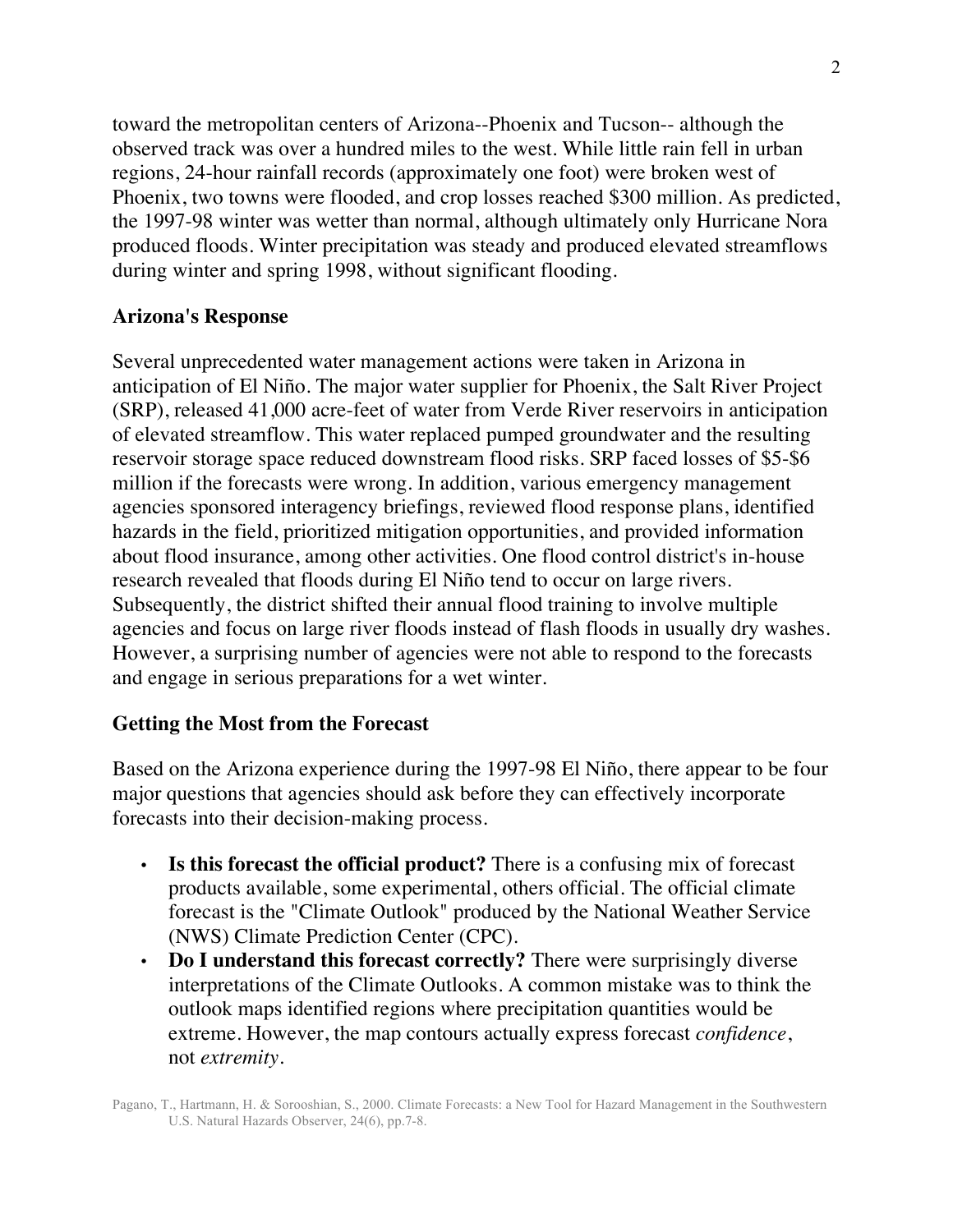- **Is this forecast relevant to my operations?** Many agencies are more concerned with floods than seasonal precipitation totals. However, the translation from precipitation to streamflow is not direct, and connections between seasonal precipitation and flood events are even more tenuous.
- **Given what I know about forecast accuracy, am I willing to risk taking action?** Forecast accuracy was unknown to many agencies; thus, they were reluctant to act. Unfortunately, few evaluations of forecast accuracy exist. Most agencies prefer to avoid negative consequences that can result from using poor forecast.

Agencies with the most sophisticated understanding of the forecasts had the closest connection with forecasters. Therefore, we recommend that you get to know your local or regional NWS forecasters and understand, in advance, the forecast products. We fully agree with the sentiments expressed in the *Natural Hazards Observer* (Vol. XXIII, Number 3, p. 1) that the forecast process should be open to user involvement. The CPC, local and regional climate offices (e.g., Regional Climate Centers, NWS Weather Forecast Offices), and regional assessment projects (e.g., CLIMAS) are all interested in suggestions from forecast users that lead to better products.

## **Institutional Barriers**

Even if a forecast is sufficiently accurate and relevant, barriers can exist to its appropriate use. For example, some agencies contend they are always prepared for floods. Does being more prepared during El Niño mean agencies can be less prepared otherwise? The issue is not being more or less prepared, but rather *how* your agency prepares and *where* your resources are focused. Major institutional barriers to readiness include:

- **Multiple Hazards**--Flood and drought are only two of many hazards that influence agency operations. Potential impacts from the 1998-2000 La Niña were overshadowed by the Y2K millennium bug.
- **Personal versus Institutional Risk**--Who accepts responsibility for agency decisions if the forecast is wrong? Blame may be shifted to climate forecasters or an agency may face rebuke after a difficult experience. However, individual decision makers within an agency shoulder significant personal career risk. Further, a long record of appropriate decisions can be negated by one "bad" decision.
- **Reactive versus Proactive Response**--Some mitigation activities require a long and complicated approval process that can be bypassed in an emergency (e.g., infrastructure repairs in environmentally sensitive regions). Further,